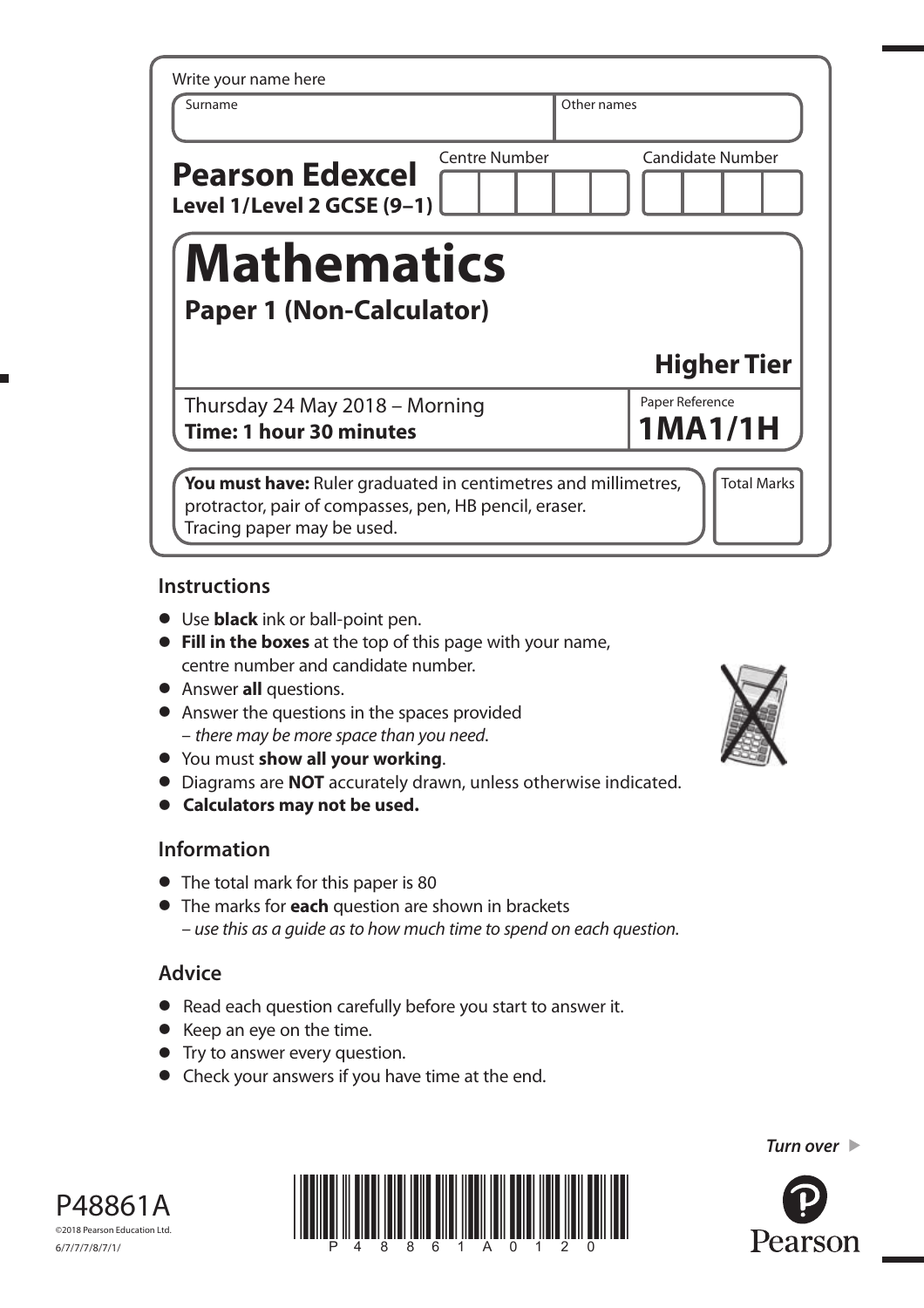**(2)**

....................................................... **(2)**



**(Total for Question 1 is 4 marks)**

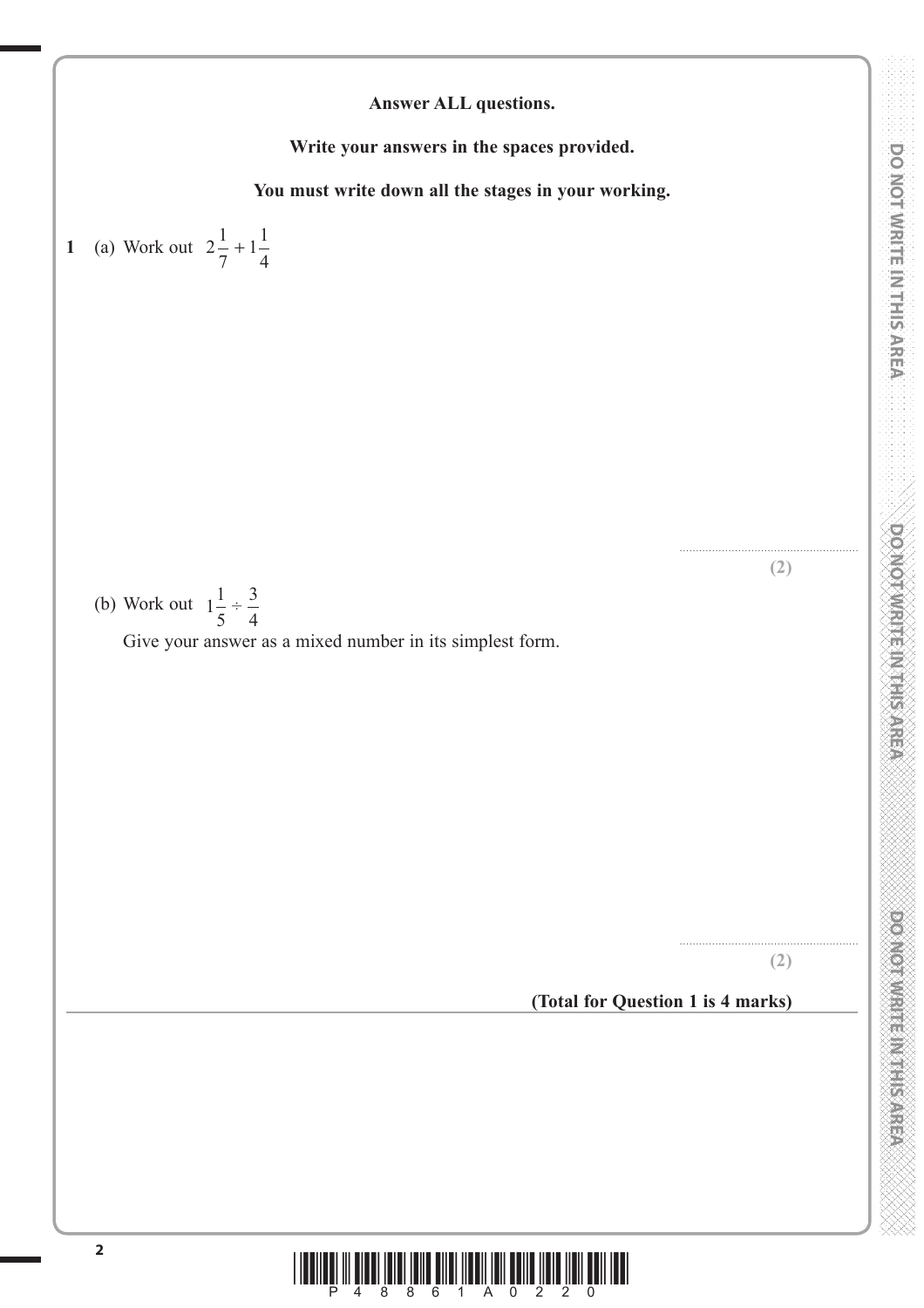## **2** In a village

 the number of houses and the number of flats are in the ratio 7 : 4 the number of flats and the number of bungalows are in the ratio 8 : 5

There are 50 bungalows in the village.

How many houses are there in the village?

**(Total for Question 2 is 3 marks)**

.......................................................



**3**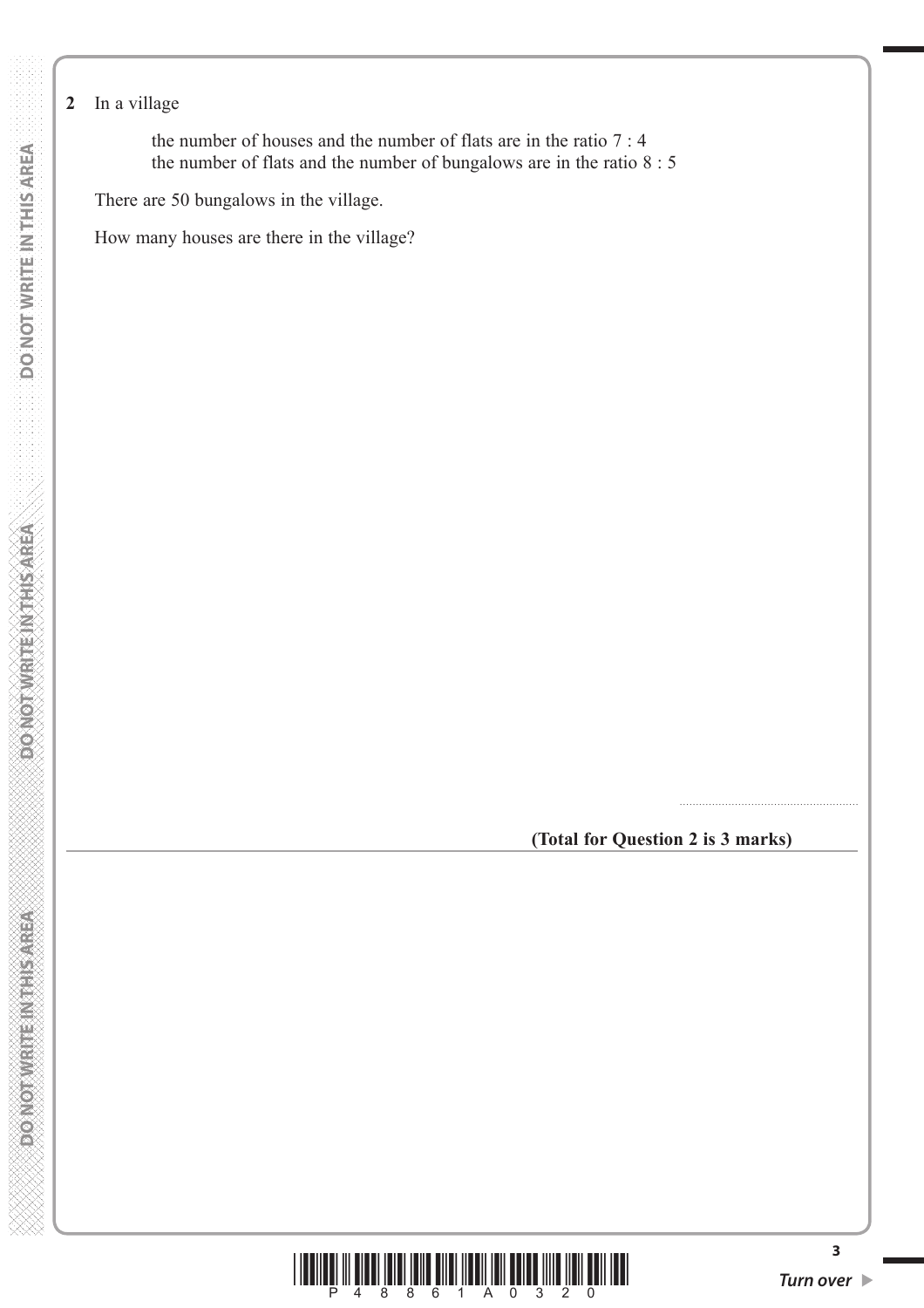**3** Renee buys 5 kg of sweets to sell. She pays £10 for the sweets.

 Renee puts all the sweets into bags. She puts 250 g of sweets into each bag. She sells each bag of sweets for 65p.

Renee sells all the bags of sweets.

Work out her percentage profit.

**(Total for Question 3 is 4 marks)**

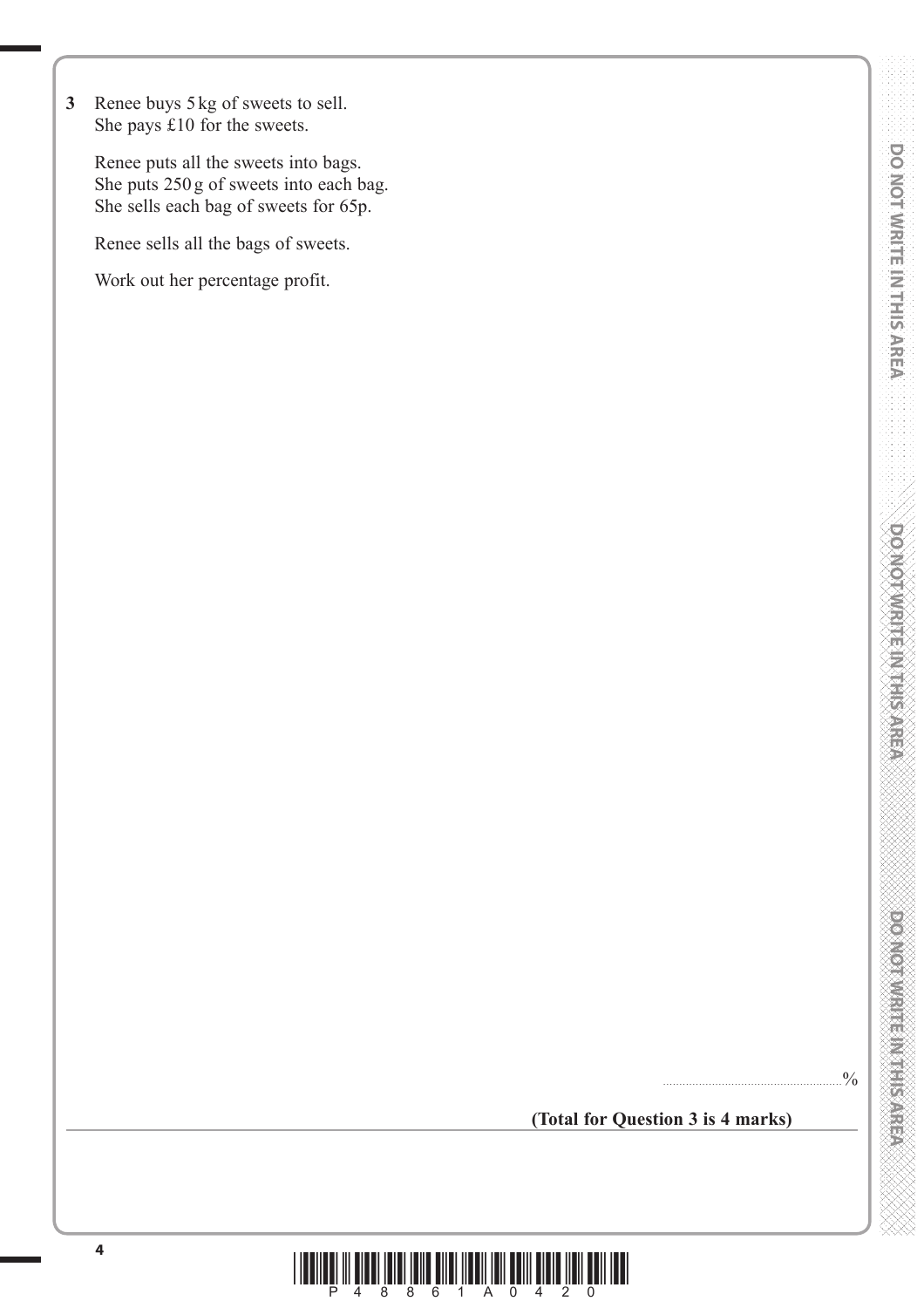**4** A cycle race across America is 3069.25 miles in length.

 Juan knows his average speed for his previous races is 15.12 miles per hour. For the next race across America he will cycle for 8 hours per day.

(a) Estimate how many days Juan will take to complete the race.

 Juan trains for the race. The average speed he can cycle at increases. It is now 16.27 miles per hour.

(b) How does this affect your answer to part (a)?

**(1)**

....................................................... **(3)**

#### **(Total for Question 4 is 4 marks)**



..................................................................................................................................................................................................................................................

..................................................................................................................................................................................................................................................

**5**

**PONOT WRITEIN RESPECT**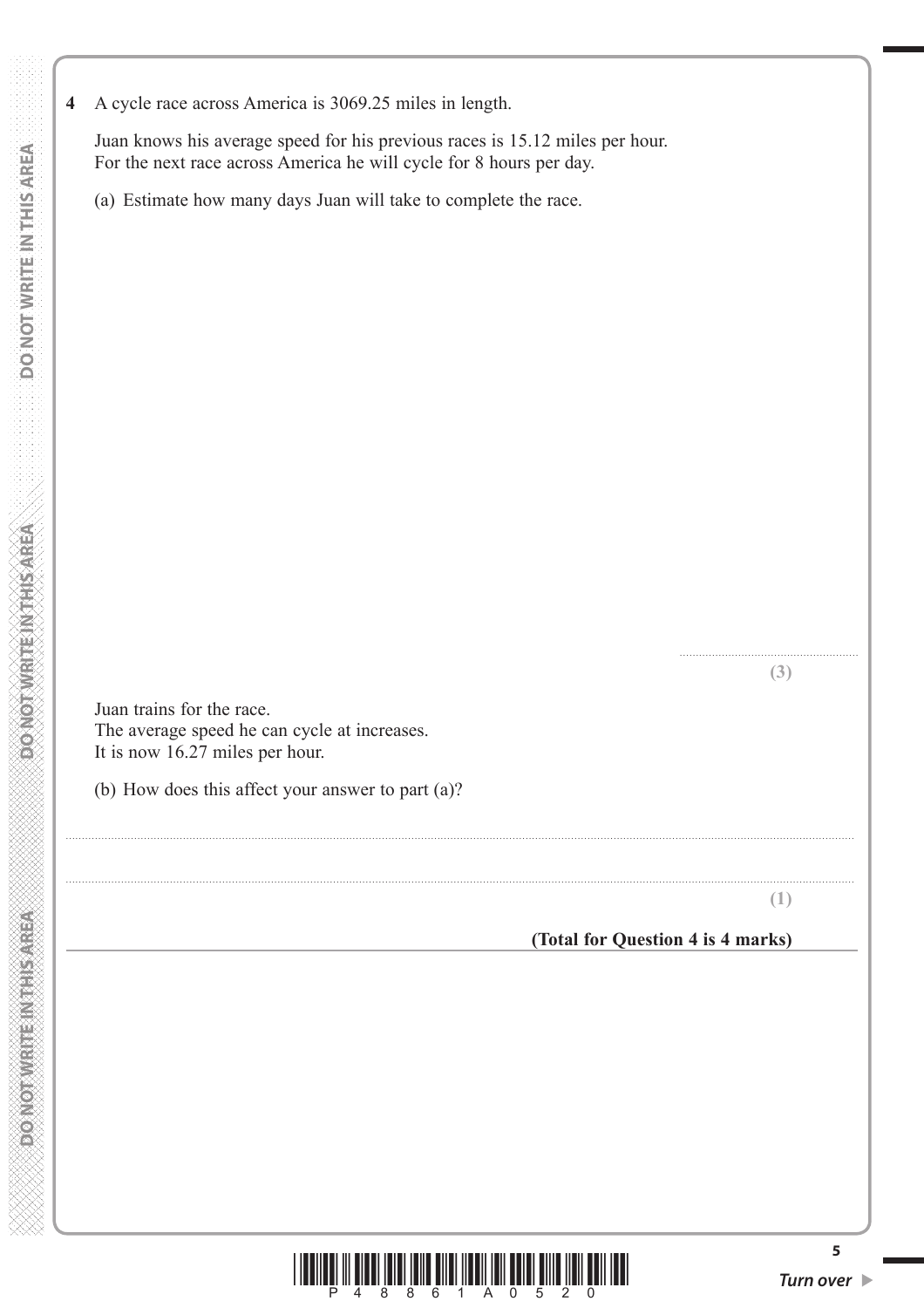**DOWNAMERIAL MELTING** 

**5** Here is a solid square-based pyramid, *VABCD*.



The base of the pyramid is a square of side 6 cm. The height of the pyramid is 4 cm. *M* is the midpoint of *BC* and *VM* = 5 cm.

(a) Draw an accurate front elevation of the pyramid from the direction of the arrow.

**(2)**

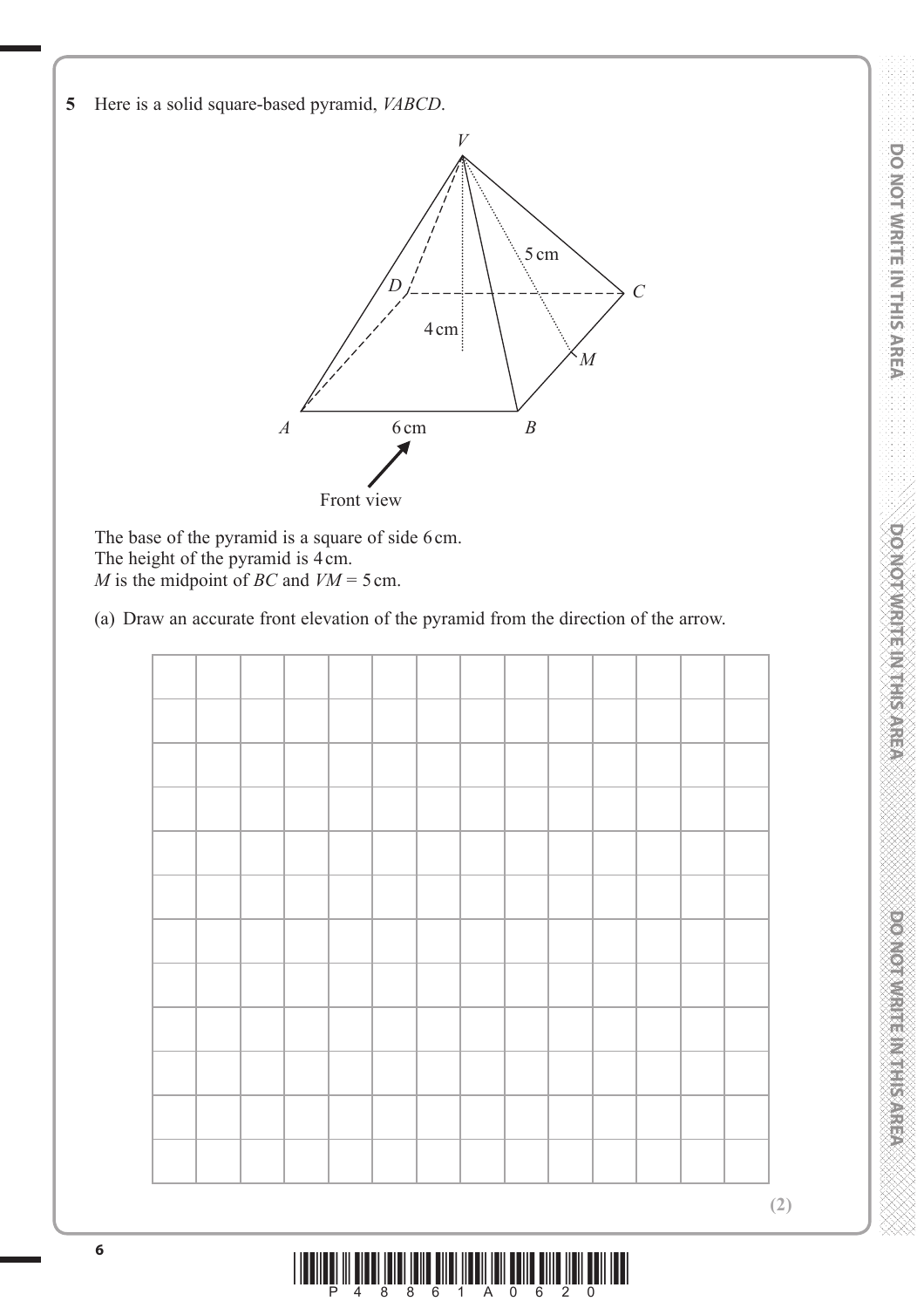(b) Work out the total surface area of the pyramid.

**(4)**

.......................................................

**(Total for Question 5 is 6 marks)**



**7**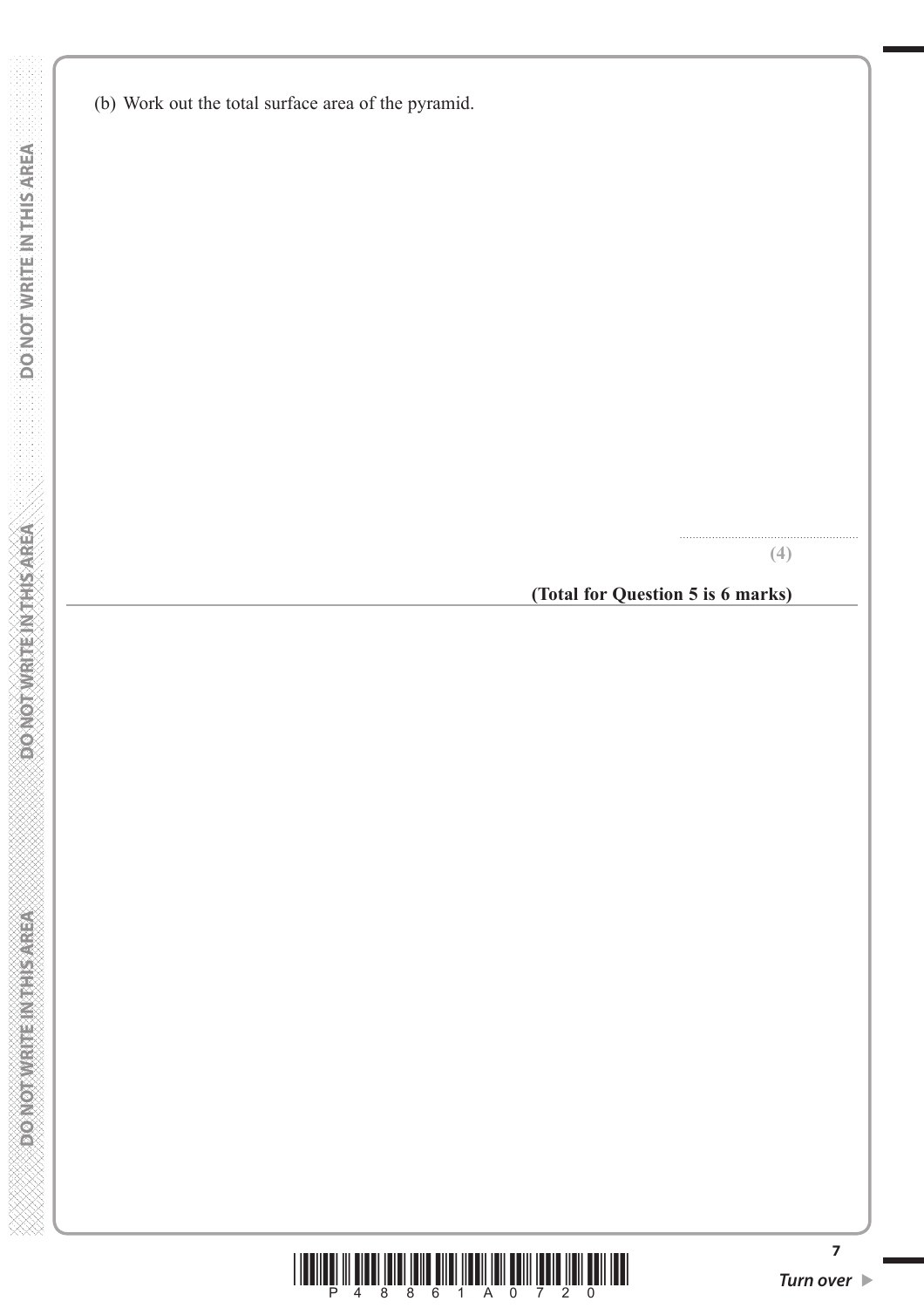**6** A pattern is made from four identical squares.

The sides of the squares are parallel to the axes.



Point *A* has coordinates (6, 7) Point *B* has coordinates (38, 36) Point *C* is marked on the diagram.

Work out the coordinates of *C*.

power was a state of the stress

(................................ , ................................)

**(Total for Question 6 is 5 marks)**

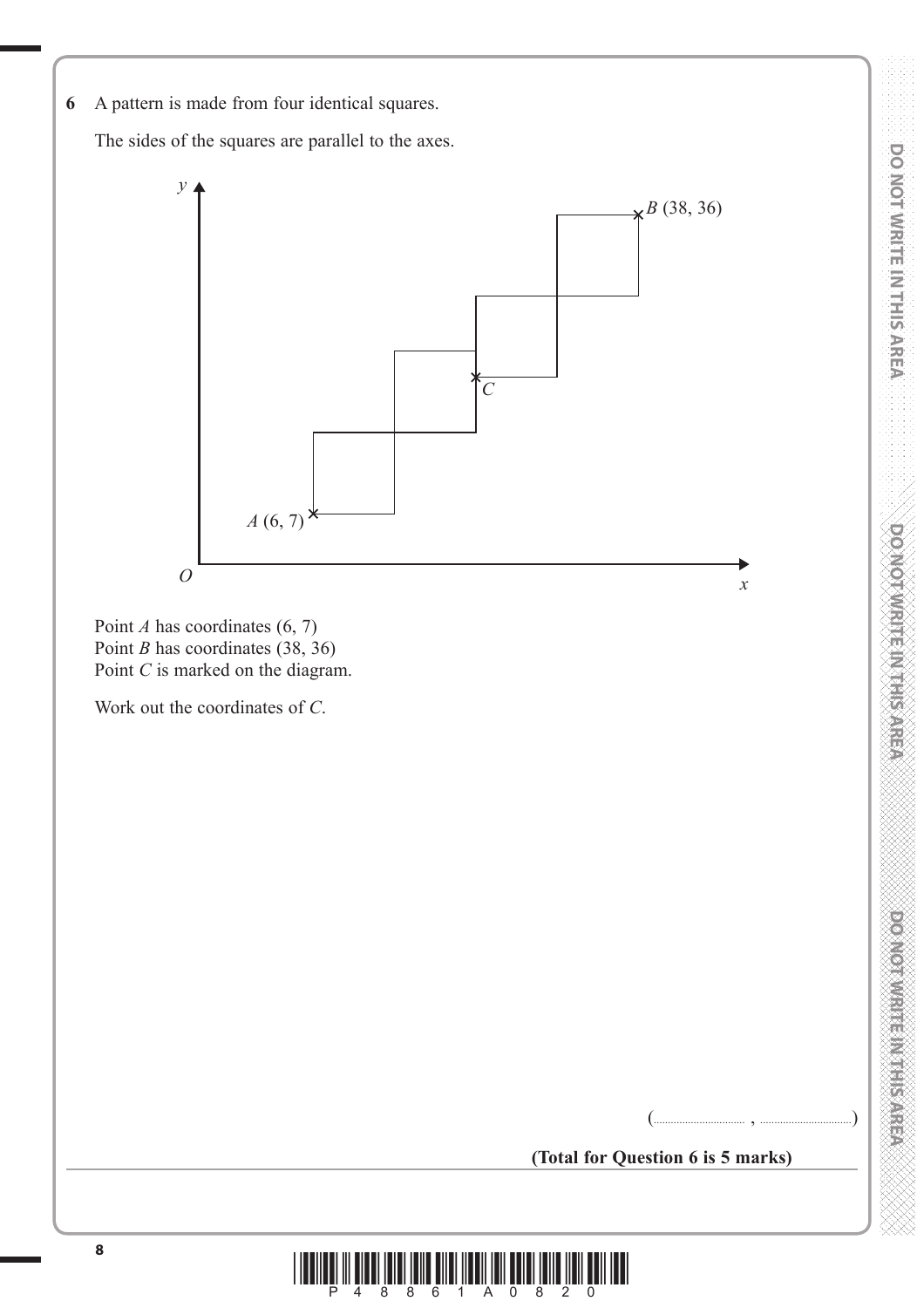DO NOT WRITE IN THIS AREA

 $\overline{7}$ 

**MERKSHIP NEFICINATIONS** 

**DONOT WRITEINTHIS AREA** 



Shape T is reflected in the line  $x = -1$  to give shape R. Shape **R** is reflected in the line  $y = -2$  to give shape **S**.

Describe the single transformation that will map shape T to shape S.

(Total for Question 7 is 2 marks)



 $\overline{9}$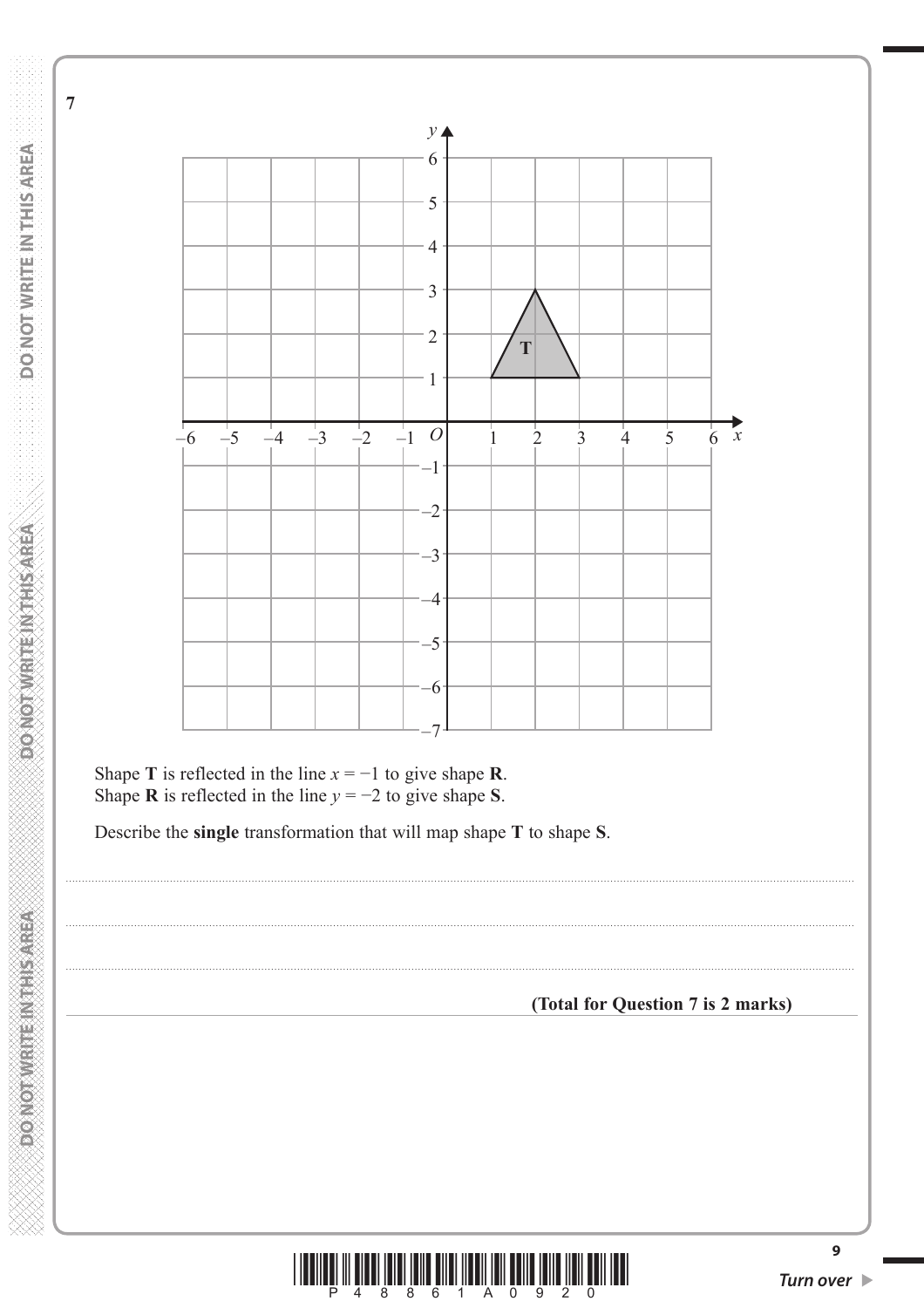**8** The perimeter of a right-angled triangle is 72 cm. The lengths of its sides are in the ratio 3 : 4 : 5

Work out the area of the triangle.

 $cm<sup>2</sup>$ 

**(Total for Question 8 is 4 marks)**

DO NOTWRITE IN THIS AREA

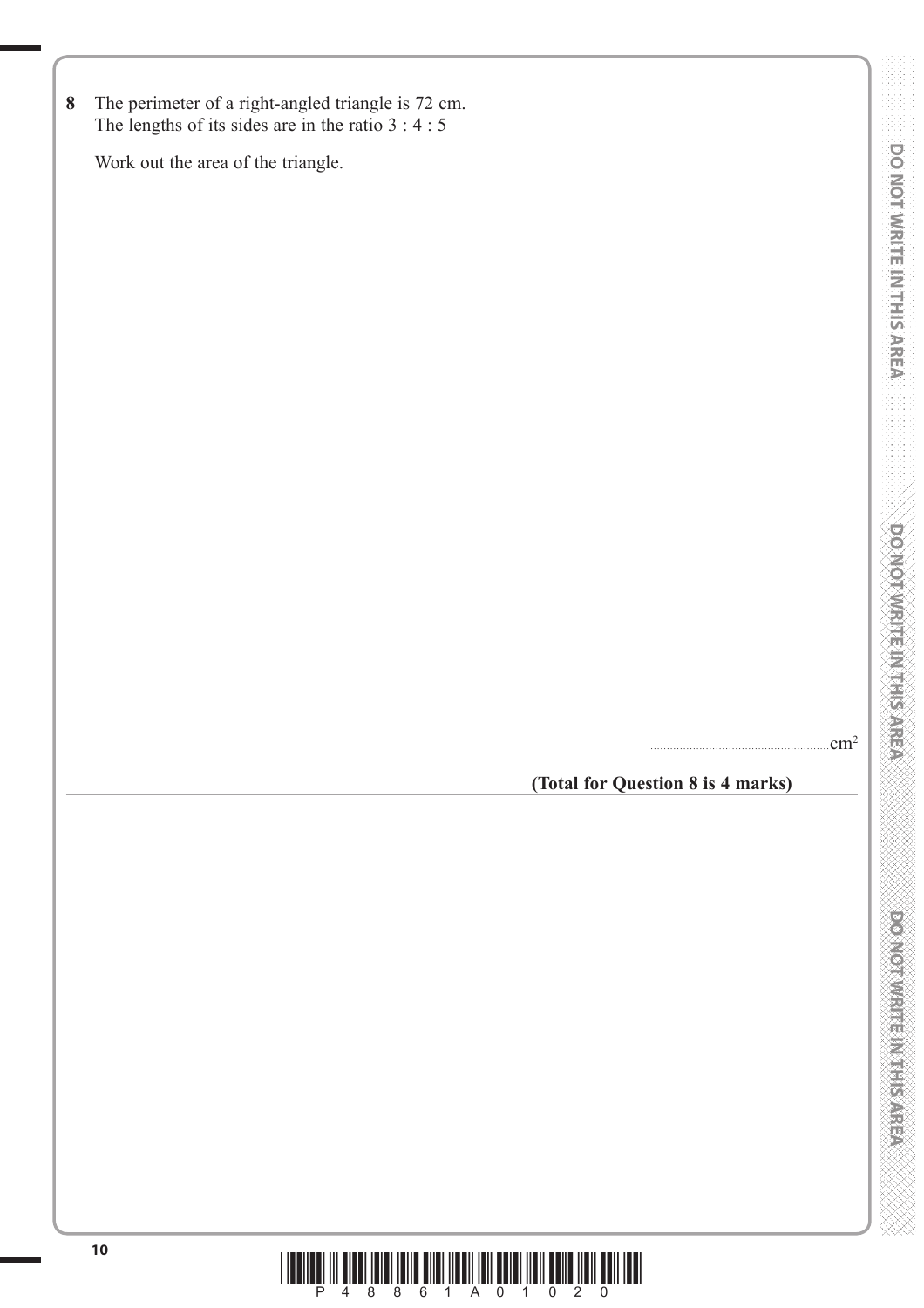|                             | (a) Write down the value of $36^{\frac{1}{2}}$<br>$\boldsymbol{9}$                                                                                                                          |                                       |
|-----------------------------|---------------------------------------------------------------------------------------------------------------------------------------------------------------------------------------------|---------------------------------------|
| DO NOT WRITEIN THIS AREA    | (b) Write down the value of $23^{\circ}$                                                                                                                                                    | (1)                                   |
|                             | (c) Work out the value of $27^{-\frac{2}{3}}$                                                                                                                                               | (1)                                   |
| DONOTWRITEIN THIS AREA      |                                                                                                                                                                                             | (2)                                   |
|                             | (Total for Question 9 is 4 marks)                                                                                                                                                           |                                       |
| <b>PONOTWRITEINTHISAREA</b> |                                                                                                                                                                                             |                                       |
|                             | <b>TILLITIN TILL</b><br><u> III III IIII IIII</u><br><u> II jiho jiho godinal</u><br>║║<br>P<br>4<br>8<br>8<br>$6\overline{6}$<br>$A \quad 0$<br>$2 \quad 0$<br>$\overline{1}$<br>$1\quad1$ | 11<br>Turn over $\blacktriangleright$ |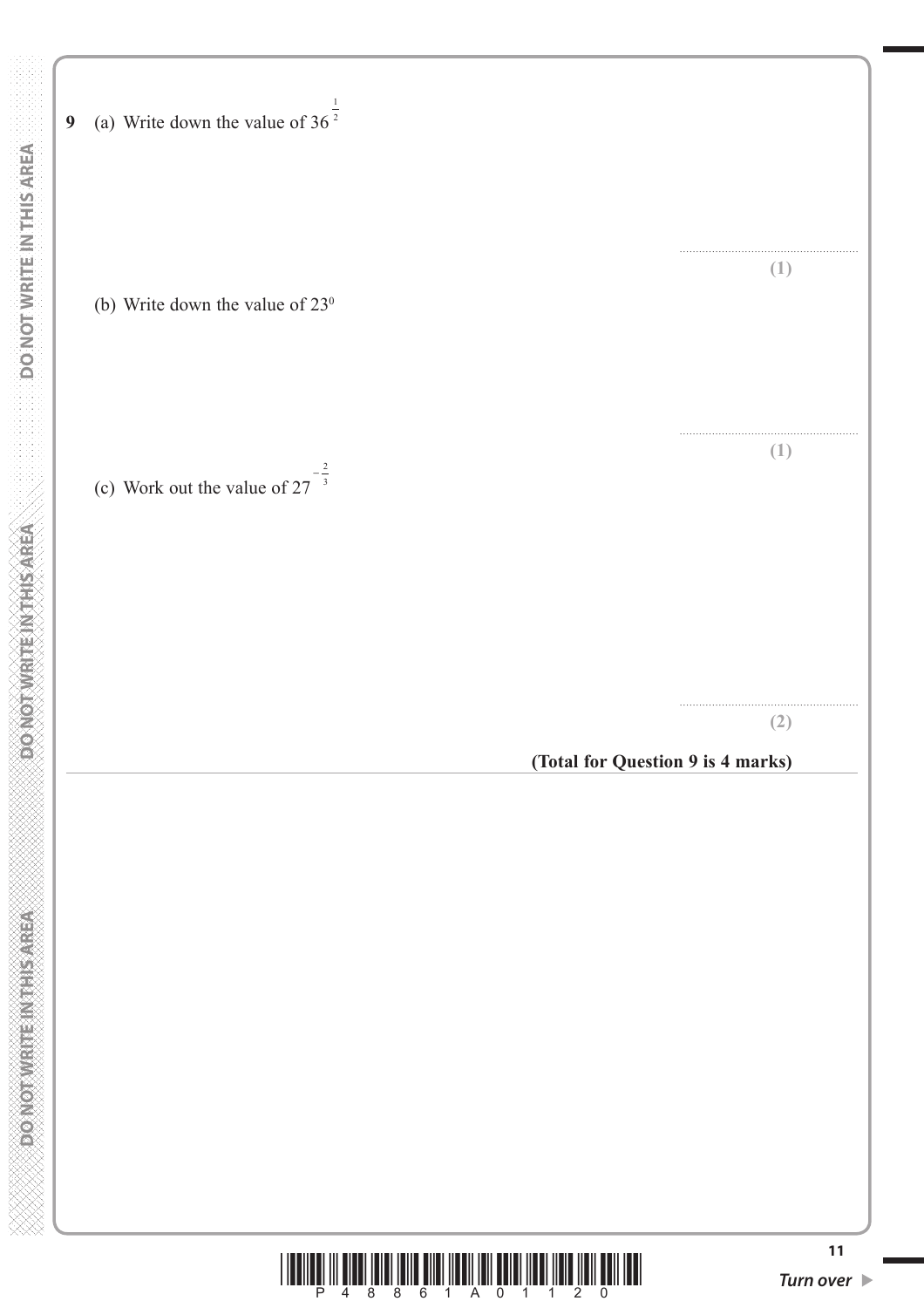**10** The table gives some information about the heights of 80 girls.

| Least height    | $133 \text{ cm}$ |
|-----------------|------------------|
| Greatest height | $170 \text{ cm}$ |
| Lower quartile  | $145 \text{ cm}$ |
| Upper quartile  | $157 \text{ cm}$ |
| Median          | $151 \text{ cm}$ |

# (a) Draw a box plot to represent this information.



 (b) Work out an estimate for the number of these girls with a height between 133 cm and 157 cm.

.......................................................

### **(Total for Question 10 is 5 marks)**



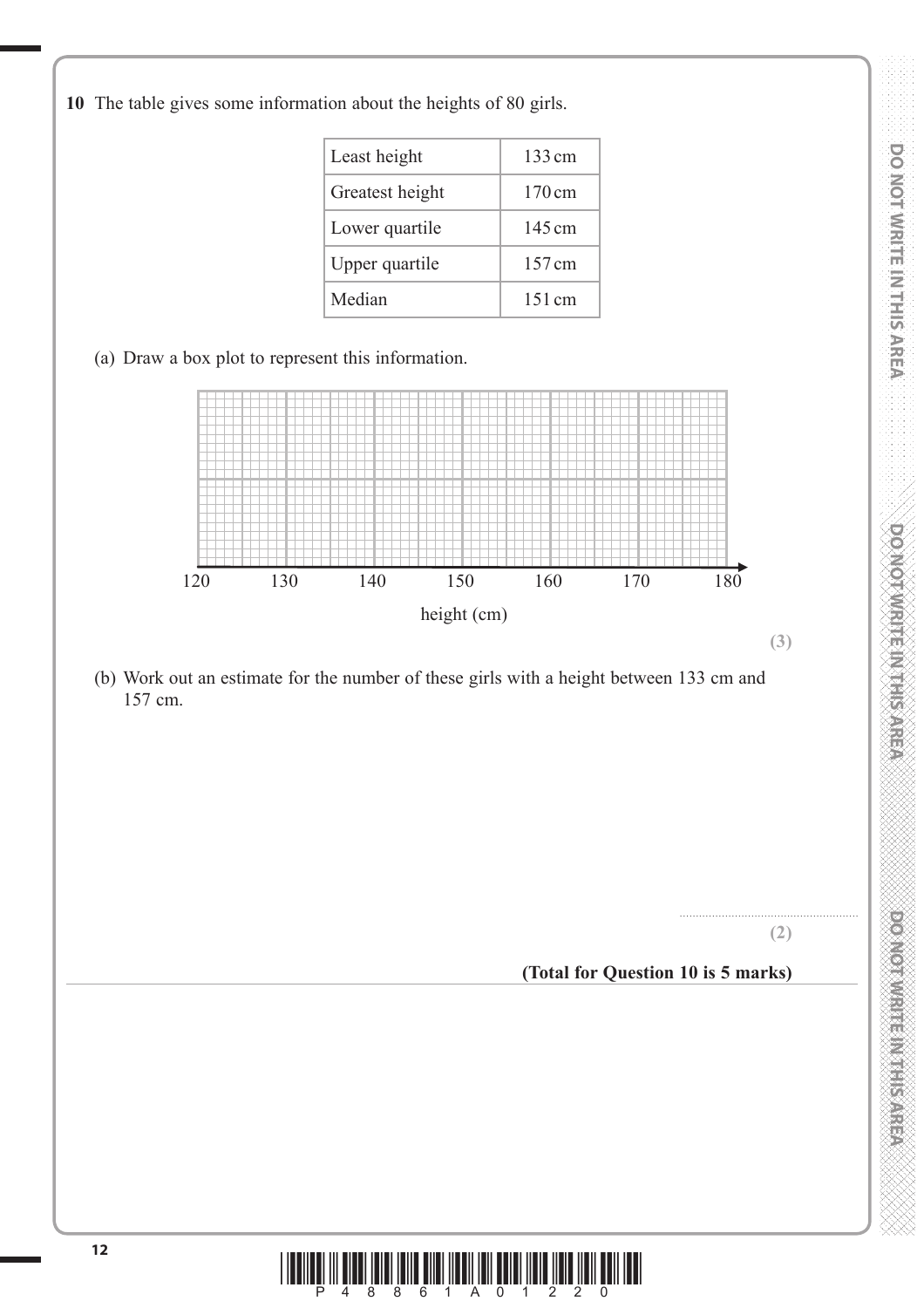DO NOT WRITE IN THIS AREA  **DO NOT WRITE IN THIS AREA DO NOT WRITE IN THIS AREA DO NOT WRITE IN THIS AREA DO NOT WRITE IN THIS AREA DO NOT** 

**DONOT WRITEIN THIS AREA** 

**PONOTWERT NEEDS GREEN** 

**11**

*A* and *B* are points on a circle, centre *O*.

*A*

*O*

*BC* is a tangent to the circle. *AOC* is a straight line. Angle  $ABO = x^{\circ}$ .

 Find the size of angle *ACB*, in terms of *x*. Give your answer in its simplest form. Give reasons for each stage of your working.

**(Total for Question 11 is 5 marks)**



 $\overline{B}$  *C*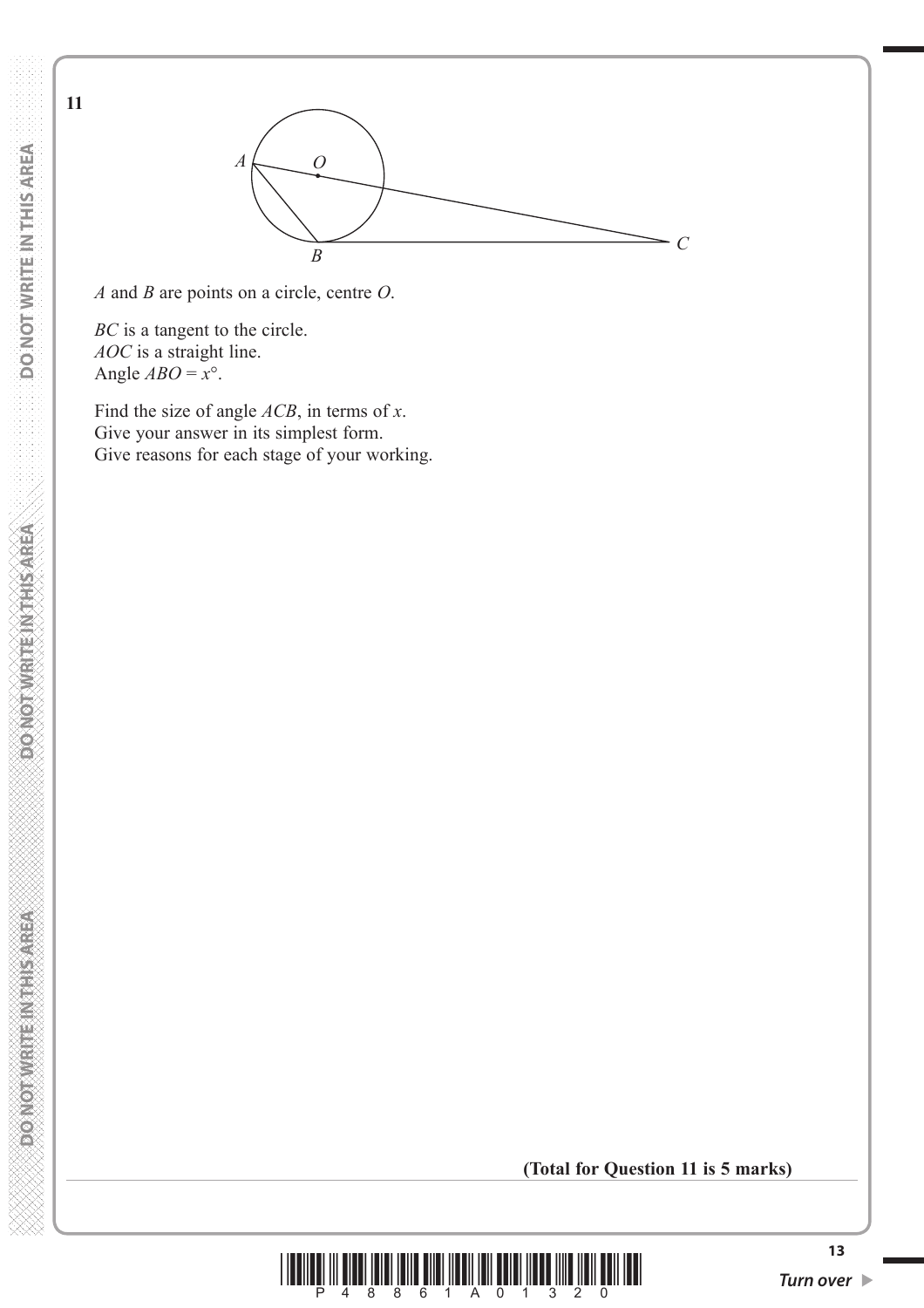**DOMOTIVE IN THE AREA** 

**12** Prove that the square of an odd number is always 1 more than a multiple of 4

**(Total for Question 12 is 4 marks)**

**13**  $\sqrt{5}(\sqrt{8} + \sqrt{18})$  can be written in the form  $a\sqrt{10}$  where *a* is an integer.

Find the value of *a*.

**(Total for Question 13 is 3 marks)**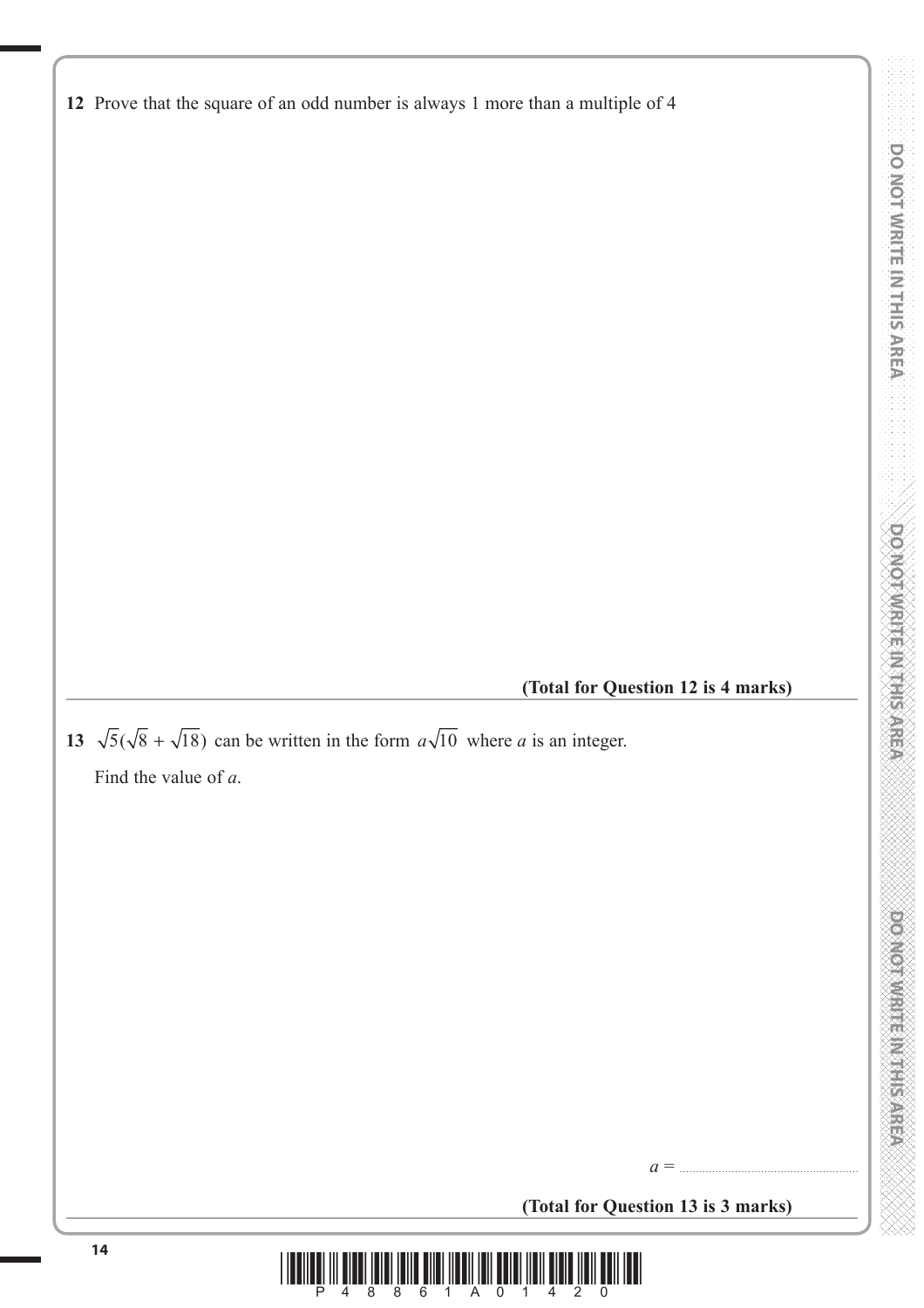**14** *y* is inversely proportional to  $d^2$ When  $d = 10, y = 4$ 

> *d* is directly proportional to *x*<sup>2</sup> When  $x = 2$ ,  $d = 24$

 Find a formula for *y* in terms of *x*. Give your answer in its simplest form.

**(Total for Question 14 is 5 marks)**

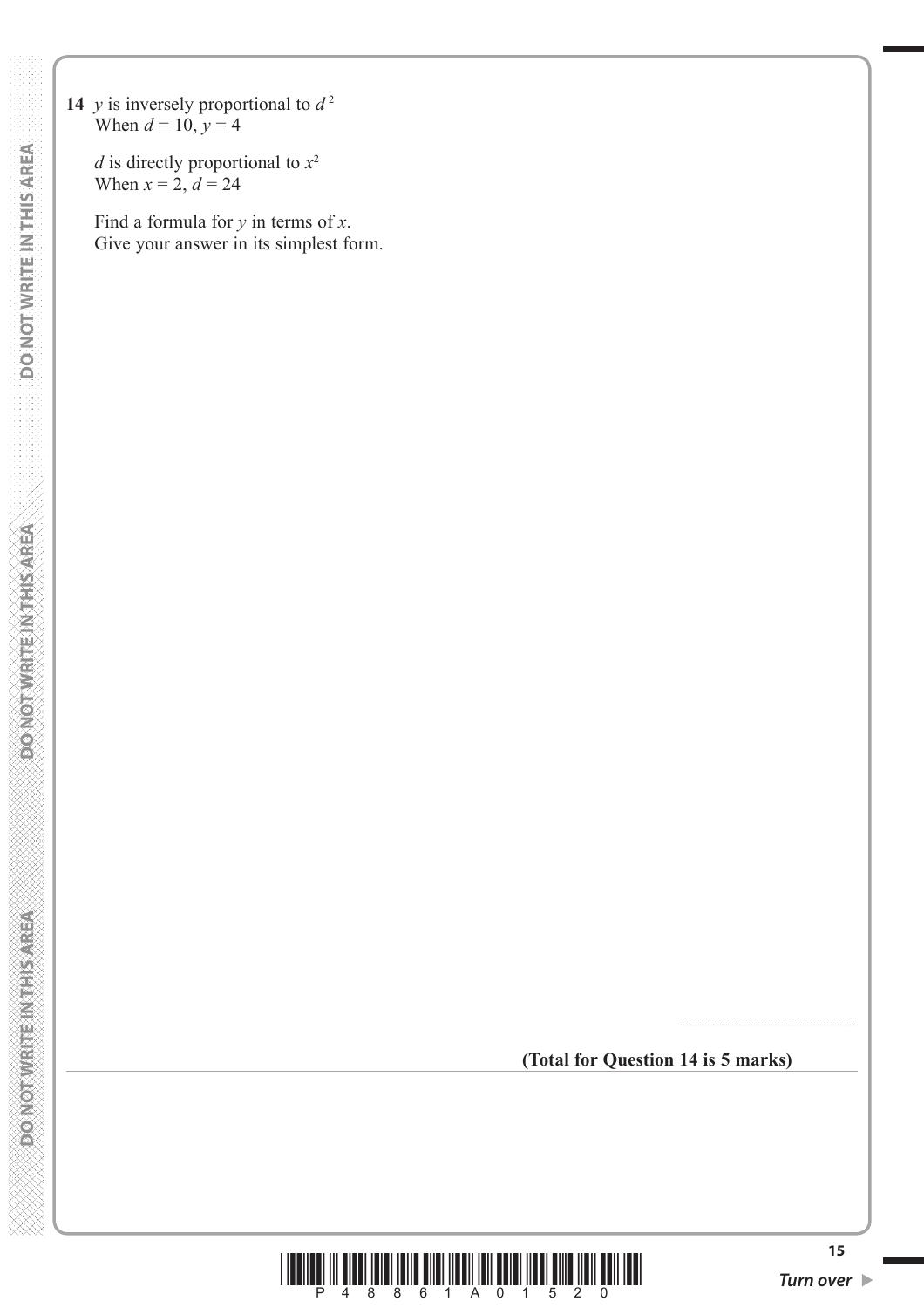| 15 (a) Factorise $a^2-b^2$                                                                                                                                      |     |
|-----------------------------------------------------------------------------------------------------------------------------------------------------------------|-----|
|                                                                                                                                                                 |     |
|                                                                                                                                                                 |     |
|                                                                                                                                                                 | (1) |
| (b) Hence, or otherwise, simplify fully $(x^2 + 4)^2 - (x^2 - 2)^2$                                                                                             |     |
|                                                                                                                                                                 |     |
|                                                                                                                                                                 |     |
|                                                                                                                                                                 |     |
|                                                                                                                                                                 |     |
|                                                                                                                                                                 |     |
|                                                                                                                                                                 |     |
|                                                                                                                                                                 | (3) |
| (Total for Question 15 is 4 marks)                                                                                                                              |     |
| 16 There are only red counters, blue counters and purple counters in a bag.<br>The ratio of the number of red counters to the number of blue counters is $3:17$ |     |
| Sam takes at random a counter from the bag.<br>The probability that the counter is purple is 0.2                                                                |     |
| Work out the probability that Sam takes a red counter.                                                                                                          |     |
|                                                                                                                                                                 |     |
|                                                                                                                                                                 |     |

**(Total for Question 16 is 3 marks)**



....................................................... **(1)**

....................................................... **(3)**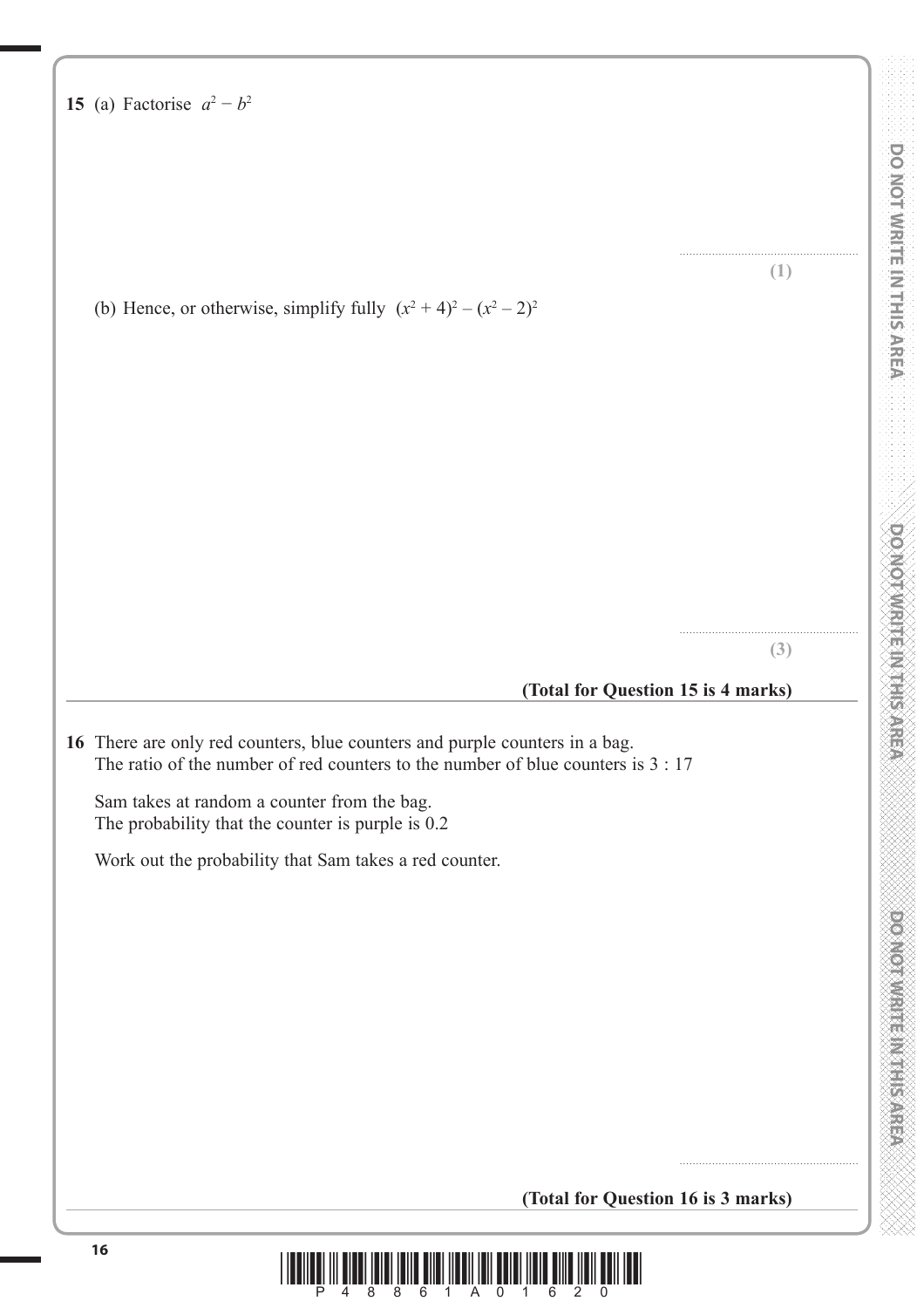17 Simplify fully 
$$
\frac{3x^2 - 8x - 3}{2x^2 - 6x}
$$

**(Total for Question 17 is 3 marks)**

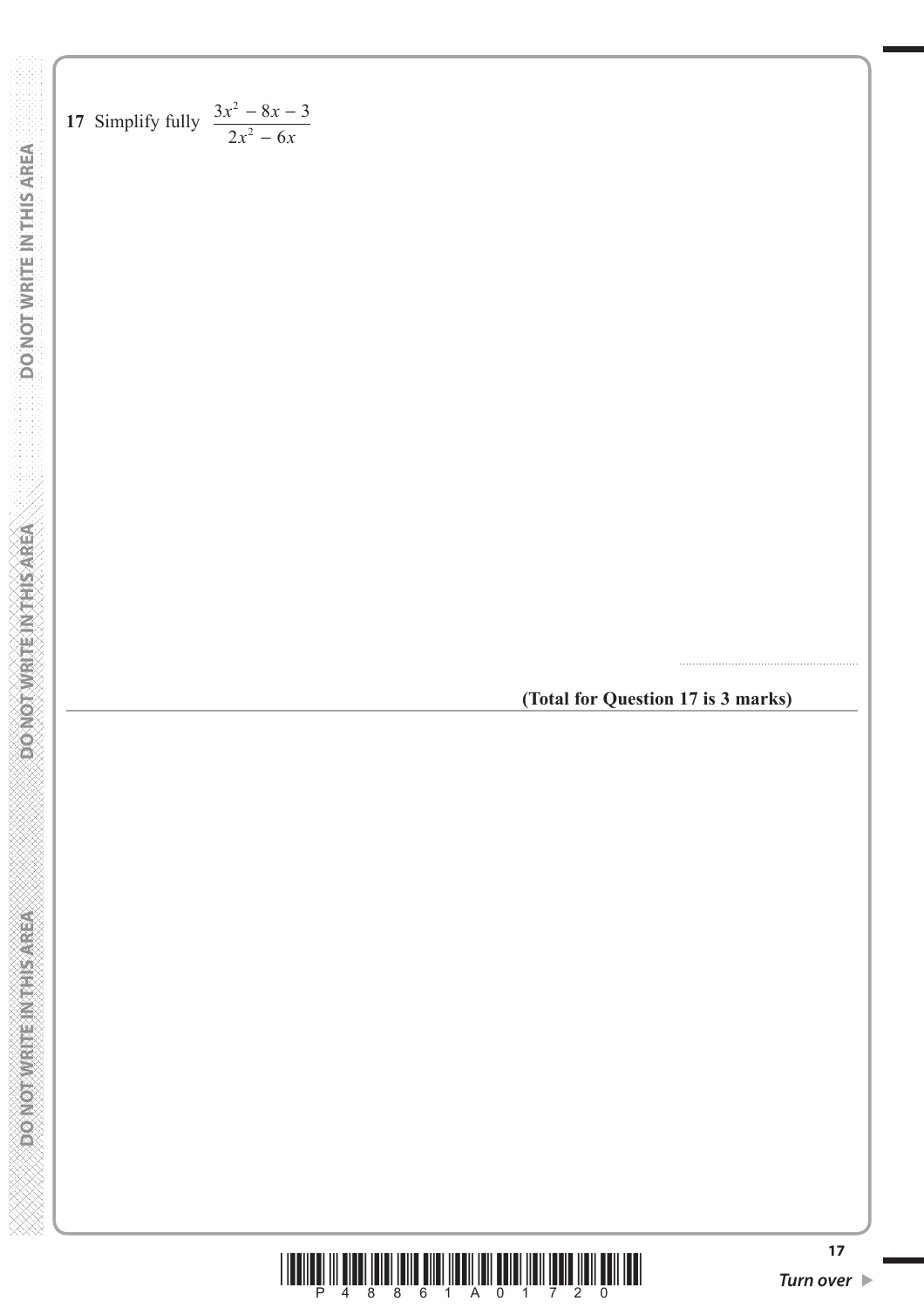

**<sup>18</sup>** \*P48861A01820\*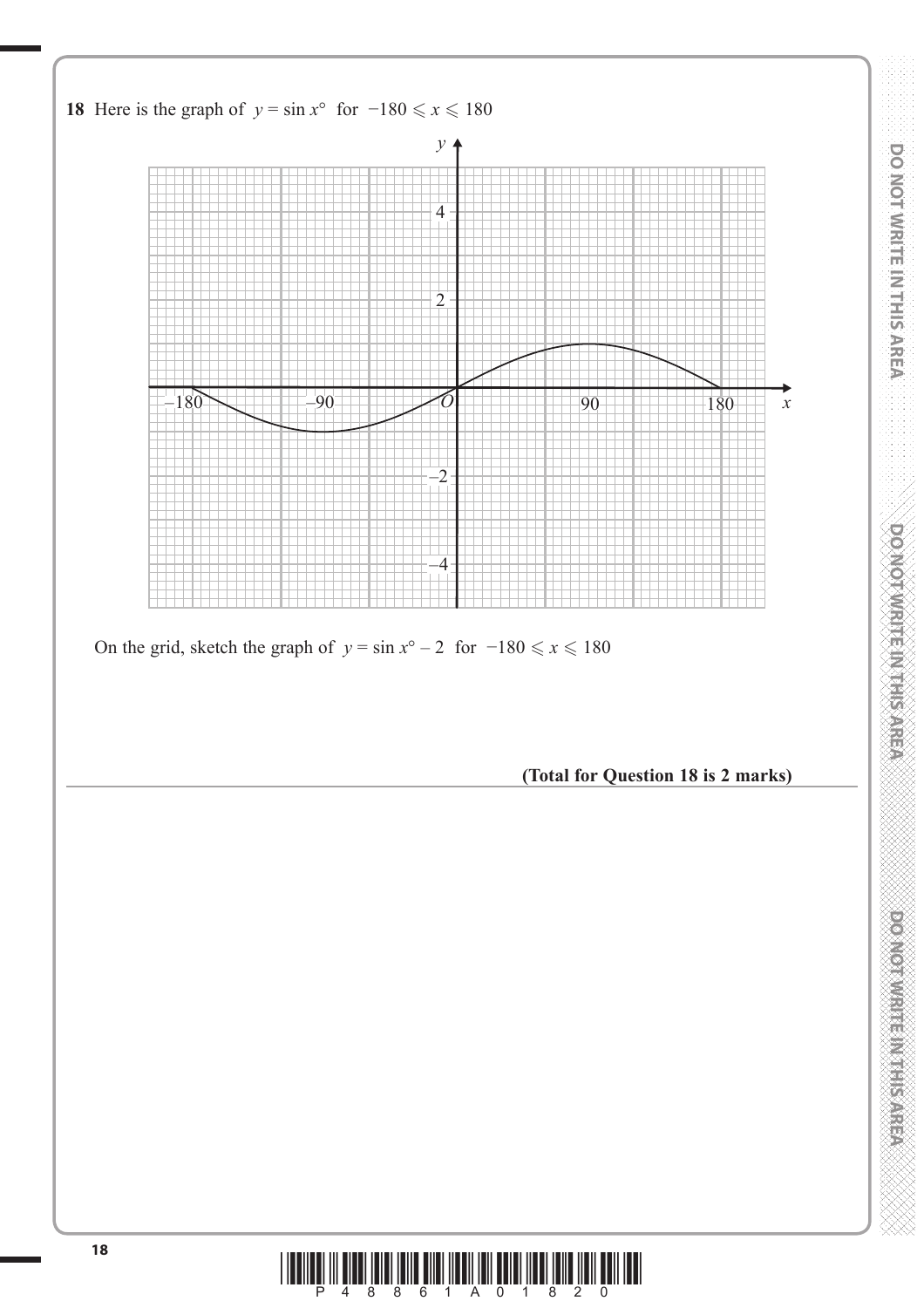**19** The point *P* has coordinates (3, 4) The point  $Q$  has coordinates  $(a, b)$ 

A line perpendicular to *PQ* is given by the equation  $3x + 2y = 7$ 

Find an expression for *b* in terms of *a*.

**(Total for Question 19 is 5 marks)**



*Turn over*